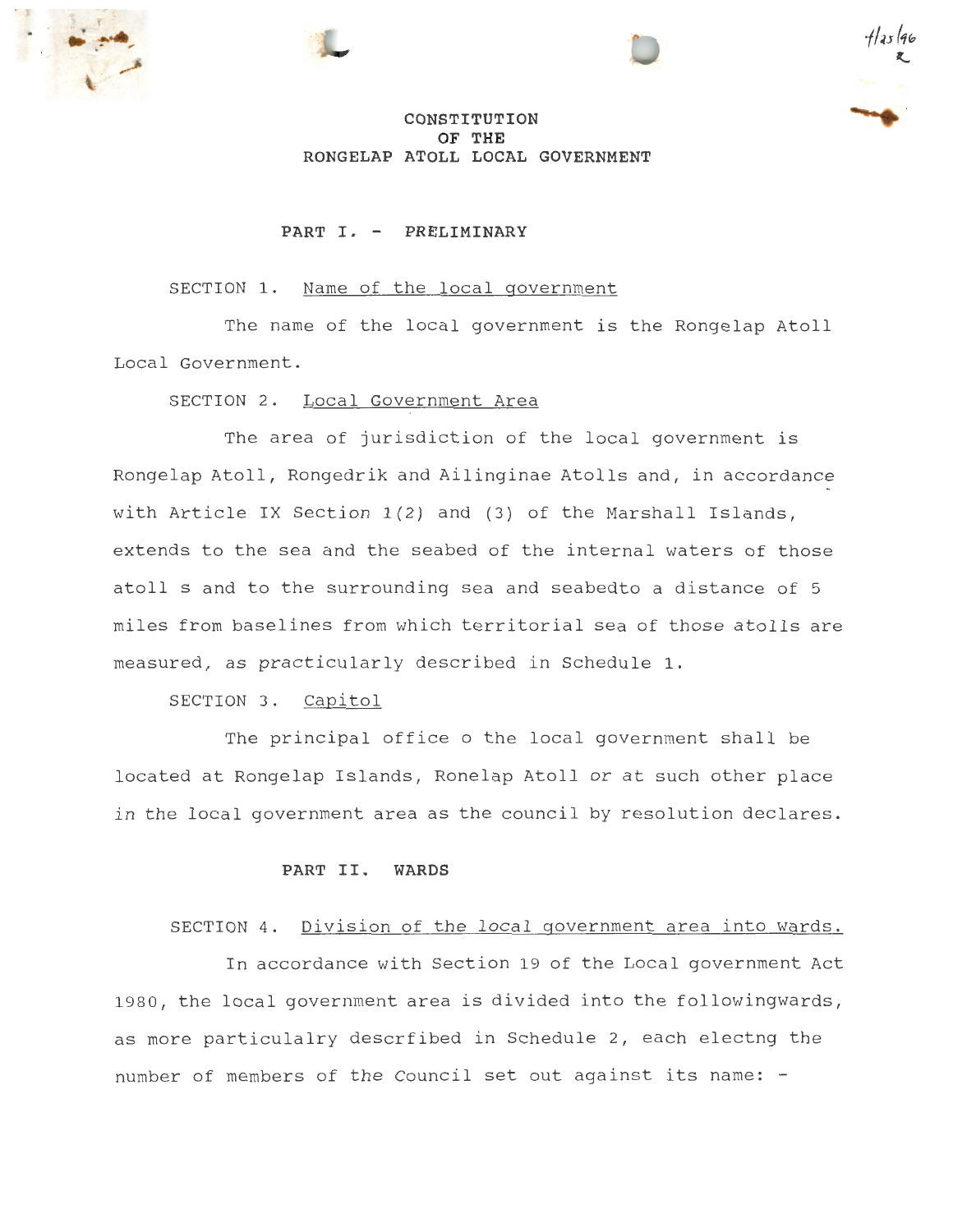| (a) Rongelap Ward |  | - 4 members; and |  |
|-------------------|--|------------------|--|
| (b) Eneaetok Ward |  | - 3 members; and |  |
| (c) Jabon Ward    |  | - 2 members      |  |

•

#### **PART III. - THE LEGISLATURE**

# SECTION 5. Establishment of the Legislature

A legislature, to be known as the Rongelap Atoll Council, is hereby established for the local government, and in accordance with Section 13(1) of the Locl GovewrnmentAct 1980 the Ordinance making, taxing andapprpriation powers of the local government under Article IX, Section 2 of the Constitution of the Marshall Islands are vested in it.

### SECTION 6. Membership and Elections

- (1) The Council shall consist of 13 members; being
	- (a) The general members elected by the wards as specified in Section 4; and
	- (b) The Mayor as set out in Section 16; and
	- (c) 2 Alab members; and
	- (d) 1 Iroij member.

(2) The members referred to in Subsection 1(a) shall be elected by ballot by eligible voters as provided for by Sections 13 and 23 of the Local Government Act 1980.

(3) The members referred to in Subsection 1(c) and (d) shall be elected by consensus.

(4) The first general election of members referred to in Subsections 1(a) and (b) shall be held on date as soon as practicable after the effective date of this constitution fixed by the Chief Electoral Officer, and thereafter on a date as near as practicable on the fourth anniversary of the proceeding general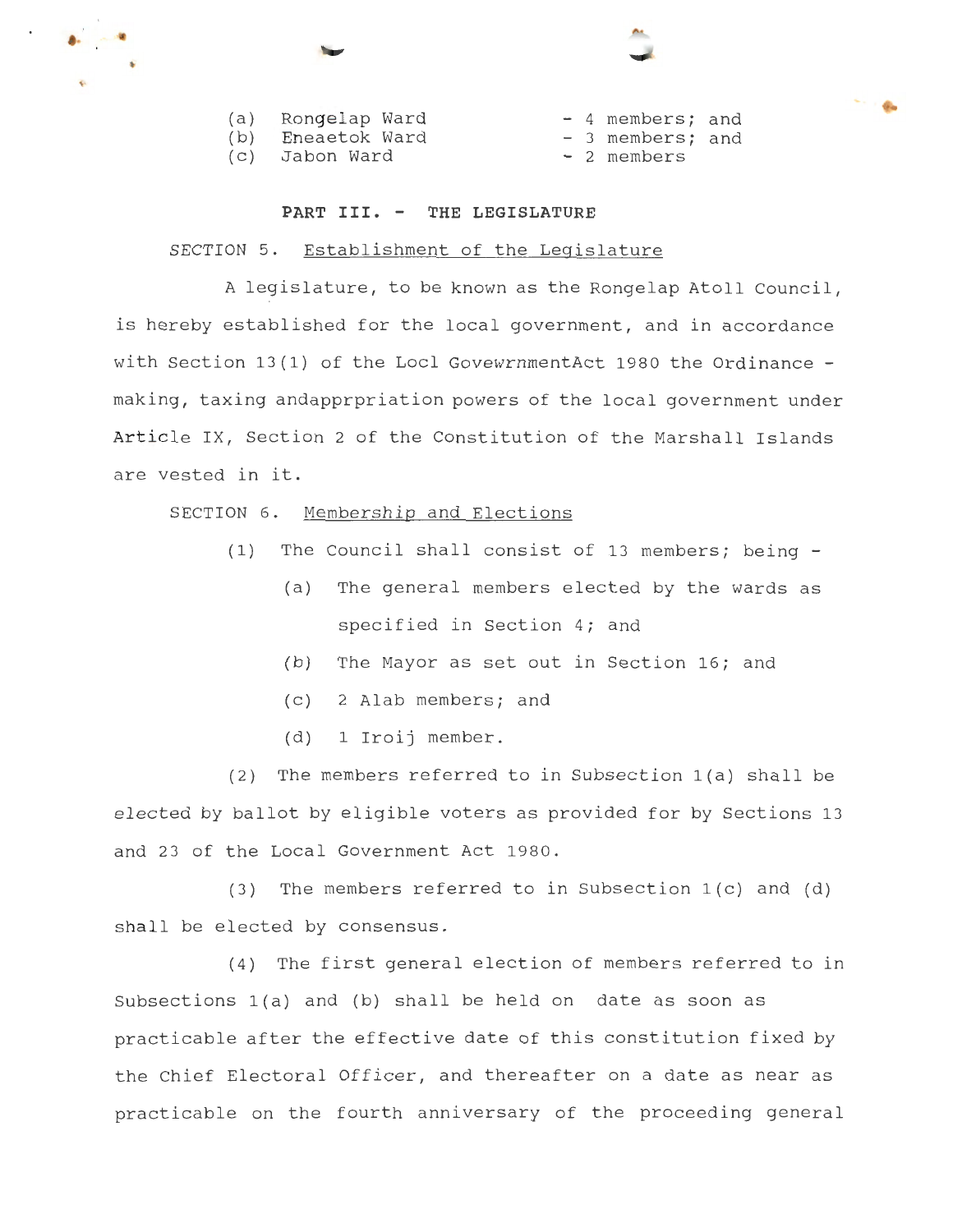election, fixed by the Chief Electoral Officer.

SECTION 7. Qualifications

• •

(1) The qualifications for election as a member referred to in Section  $6(1)(a)$  are set forth in Section 9(1) of the Elections and Referenda Act 1980 .

t

(2) The qualifications for election as a meber referred to in Section 6(1) (c) is that such cnadidate hold alab rights in Rongelap Atoll .

(3) The qualification for election as a member referred to in Section 6(1) (d) is that such candidate hold Iroij rights in Rongelap Atoll.

SECTION 8. Term of Office

The term of office for members referred to in Section  $6(1)$  (a) (b) (c) shall be fou years and  $-$ 

- (a) commences on the day after the day or which their election is announced; and
- (b) terminates (unless a seat of a member becomes vacant earlier under Section 9) on the day before the next general election to the Council.

SECTION 9. Vacation of Seats

(1) The seat ofa member of the Council not including the Mayor becomes vacan if, and only if -

- (a) his term of office terminates in accordance with Section 8; or
- (b) he ceases to possess the qualifications for election that he was required, under Section 7,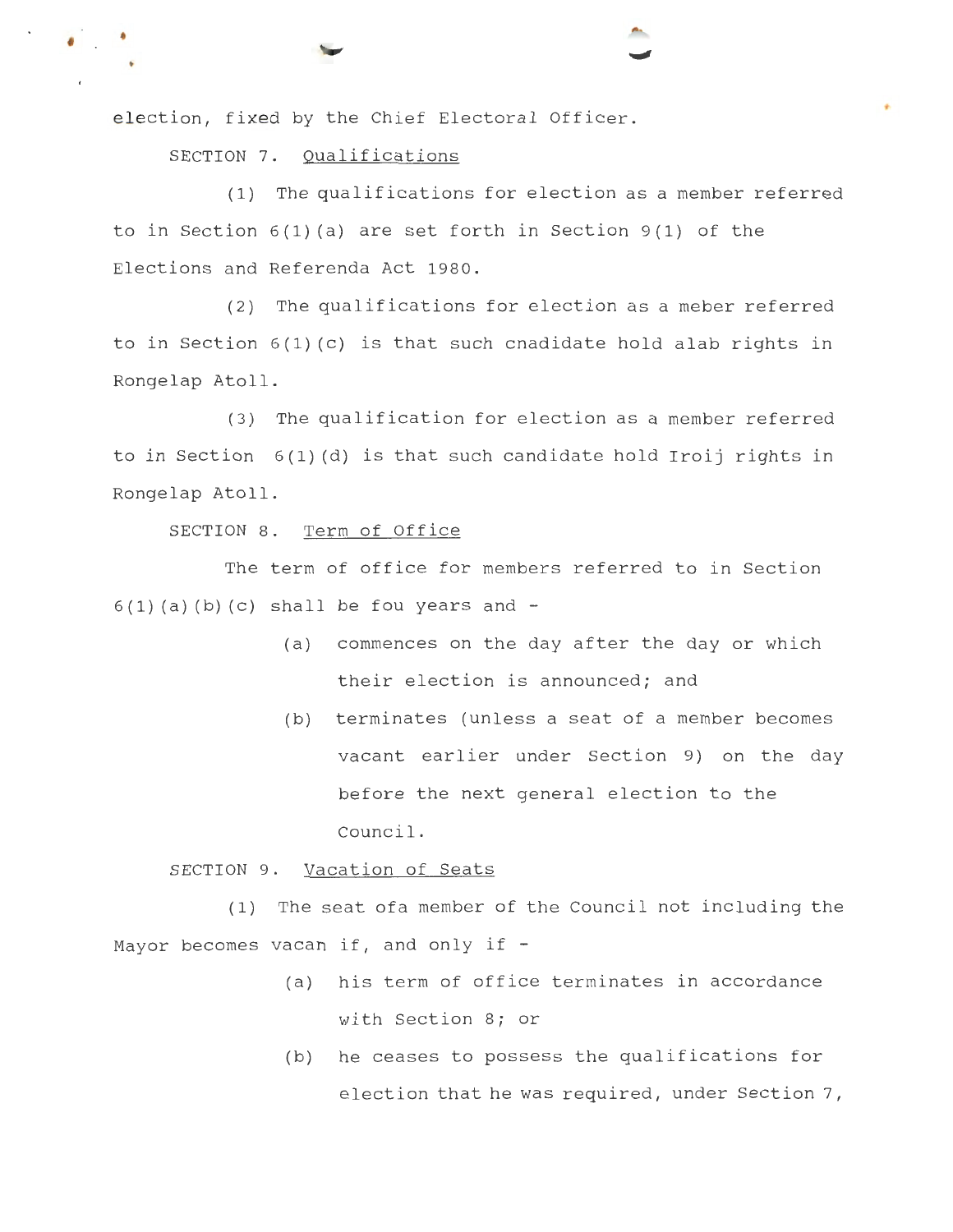to have at the time of his election or appointment; or

- (c) he dies; or
- (d) he resigns his seat by notice in writing to the local government ; or
- (e) he is removed from office under Subsection (2) .

### SECTION 10. Casual Vacancies

•

If the seat of a member of the Council referred to in Section  $6(1)(a)(b)(c)$  and  $(d)$  becomes vacant otherwse than by the termination of his term of office in accordance with Section 8, the vancancy shall be filled as soon as practicable by a special election in the ward or area that he represented, or by an election by consensus as the situation requires.

SECTION 11. Meetings

(1) Meeting of the Council shall be held at least once in every month of the calendar, on such days and at such times as are fixed by the Council by resolution or in default by the Mayor, by notice in accordnace with the Rules of Procdure of the Council.

(2) The Chief Electoral Officer shall, as soon as practicable after the declaration of the results of the first general election to the council, by notice to all members call a meeting of the Council.

(3) The Mayor may at any time, and shall as soon as practicable after receipt of a petition of a majority of the members of the Council, stating th ebusiness to be dealt with, call a meeting of the Council.

(4) A special meeting shall deal only with the subjhects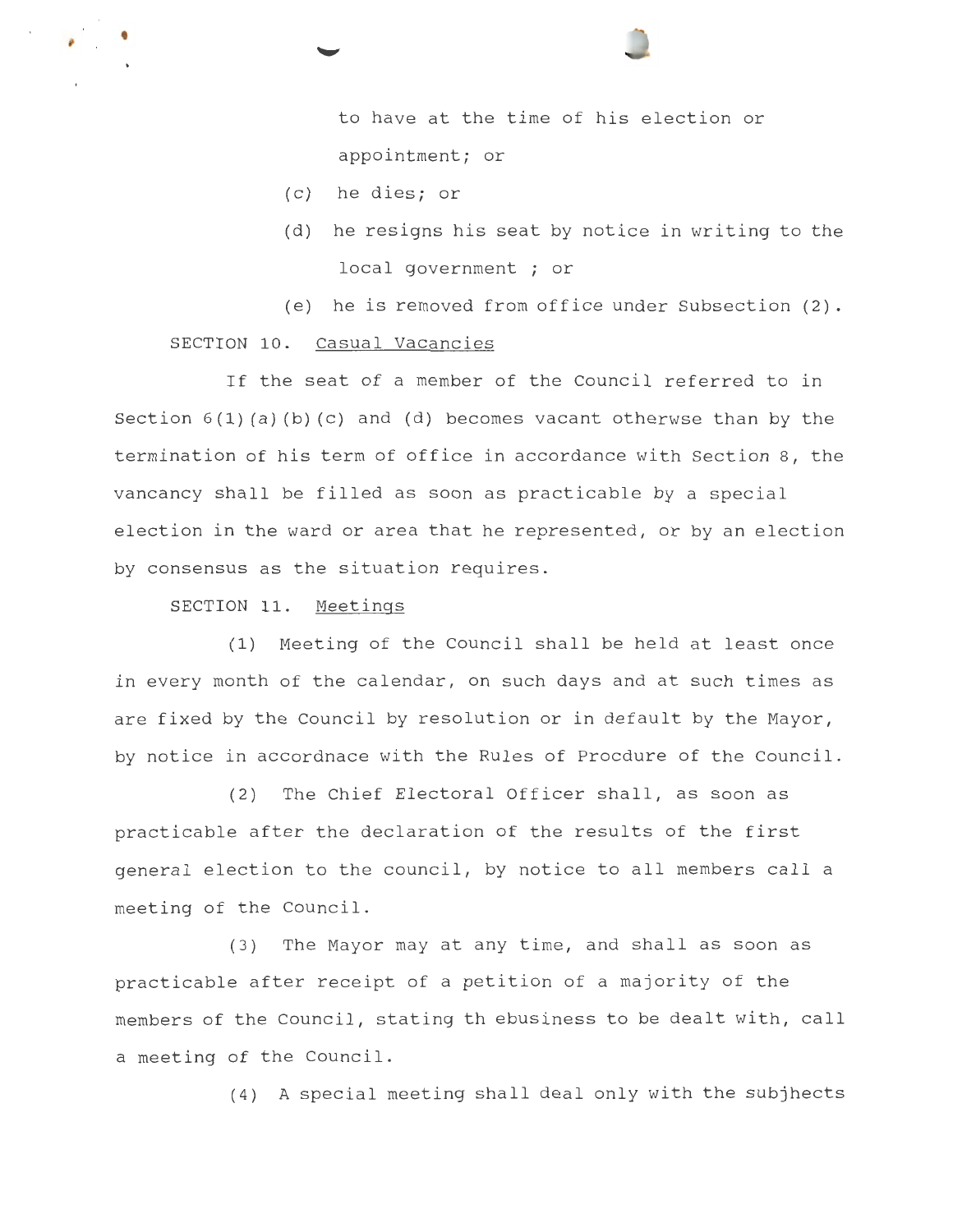stated in the notice calling the meeting.

•

(5) Meetings of the council shall be held in public .

(6) The quorum for a meeting of th ecouncil is a majority of the total number of the membership fo the Council.

(7) The Mayor shall preside at all meetins of the council at which he is present and, subject to Section 18 and to the Rules of Procdure of the Council, in his absence or duing a vacancy in his office a member elected by the members present shall preside.

(8) Except as otherwise provided by the Local Government Act 1980, all question before a meeting of the Council shall be determined in accordance with the majority of the votes of the members present and voting, but no question shall bdecided on an evenly-divided vote.

SECTION 12. Procedures.

(1) The Council shall keep and publish a journal of its proceedings,

(2) The Council shall make Rules of Procedure, not inconsistent with this Consittution, any Central Government law or any Ordinnce of the Rongelap Atoll Council, for the regualtion and orderly conduct of its proceedings and the dispatch of its official business.

(3) Subject to this Consitution, any Central Government law or any oridnance of the Rongelap Atoll Council, the Council may regulate its own proceedings.

SECTION 13. Committees

The Council may establish standing and other committees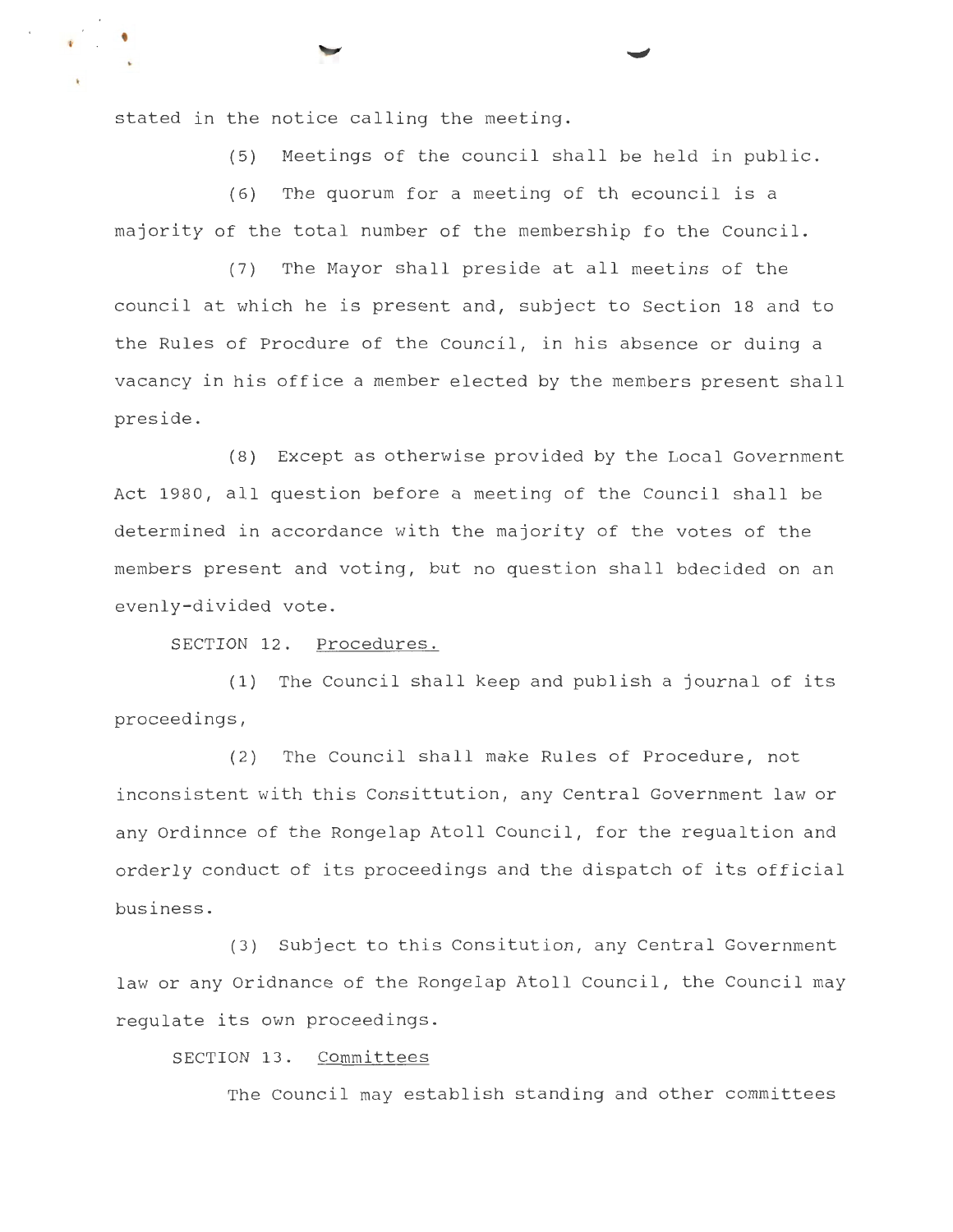to deal with any matterthat can in its opinion more properly or more conveniently be dealt with by a committee.

**PART IV. - THE HEAD OF THE LOCAL GOVERNMENT** 

#### SECTION 14. Office of the Head of the Local Government

An office of headof the local government, who shall be known as the Mayor, is hereby established for the local government.

SECTION 15. Qualifications

The Mayor must be a registered voter who is 25 years of age or more .

SECTION 16. Election

• •

(1) The Mayor shall be elected by ballot by the eleigible voters of Rongelap Atoll as provided for by Section 13 and 23 of the Local Government Act 1980 .

(2) The first election for the Mayor shall be held with the general election for council members as provided for by Section  $6(2)$ .

(3) If the office of the Mayor becomes vacant otherwise than by his termination in accordance with Subsection (4), the vacancy shall be field, as soon as practicable, by ballot by a special election .

(4) The term of office shall be four years and shall commence with the announcement of his election and terminate when his successers election has been announced.

SECTION 17. Vacation of Office

(1) The office of the Mayor becomes vacant, if and only  $if -$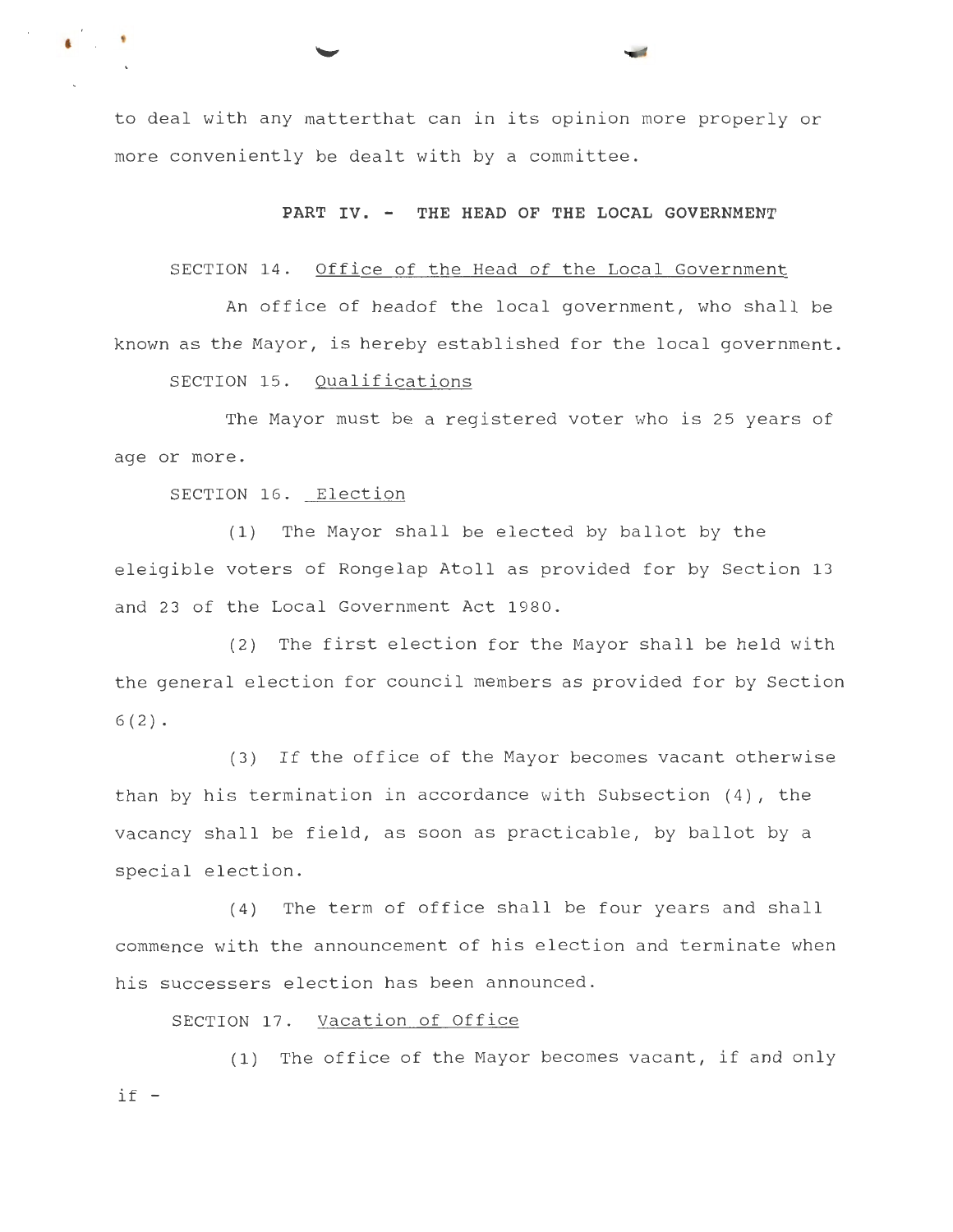- (a) his term of offie terminates in accordance wiht Section  $16(4)$ ; or
- (b) be ceases to possess the qualification for election he was required to have under Section 15; or
- (c) he dies; or

• '

- (d) he resign his office by notice in writing to the local government; or
- (e) he is dismissed by an affirmative vote of not less than 2/3 of the total memebership of the council.

(2) The Council may, by the affirmative vote of not less than 2/3 of the total membership of th Council, dismiss the Mayor from ofice.

(3) If the office of the Mayor becomes vacant by any reason other than the termination of the term of his office in accordance with Section 16(3), the office shall be filled for the remainder of the term by appointment of a qualified person by the council.

SECTION 18. Acting Head of the Local Government

(1) In the event of the absence or incapacity of the Mayor, his functions shall be perfomed by a member of the Executive Committee appointed by him, or in default, the Executive Committee.

(2) For the purpose of the perfomance of any function of the Mayor that a meber of the Executive Committee is authorized to perform by virtue ofSubsection (1), the member shall be deemed to be the Mayor, and any reference in any law or in the Rules of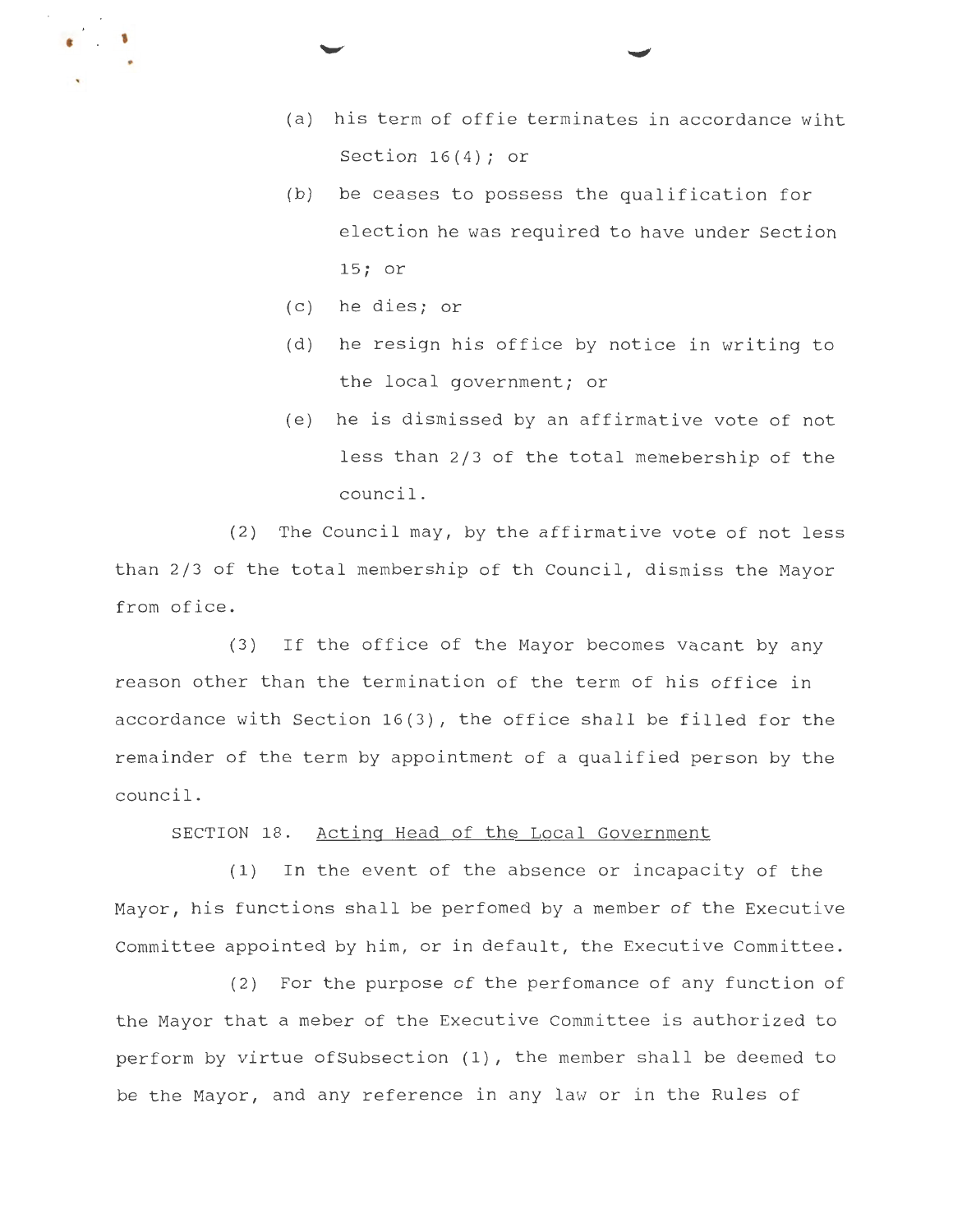Procedure of th ecouncil to the Mayor shall be read as inclduing a reference to that member accordingly.

SECTION 19. Functions of the Head of the Local Government

The Mayor has such powers, functions, duties and responsibililties as are conferred or imposed on him by the Constitution, an Ordinance of the Local government, a Central Government law or the Rules of Procedure of the local government.

#### **PART V. - THE EXECUTIVE**

#### SECTION 20. Establishment of the Executive

(1) An Executive Committee of the Local Governmen, to be known as the Executive Committee of the Rongelap Atoll Council is hereby established, which shall in accordance with Section 14(1) of the Local Government Act 1980, be the principla executive arm of the local government.

(2) The Executive Committee is collectively responsible to the Council for the executive government of the local government area, and for the performance of th efunctions of the Executive Committee and the members of the Executive Committee under this Constitution, any Ordinance of the local govenrment or a Central Government law.

SECTION 21. Composition

, •

- (1) The Executive Committee shall consist of
	- (a) The Mayor; and
	- (b) Five member so the Council appointed by the Mayor in writing to be known as Executive Members.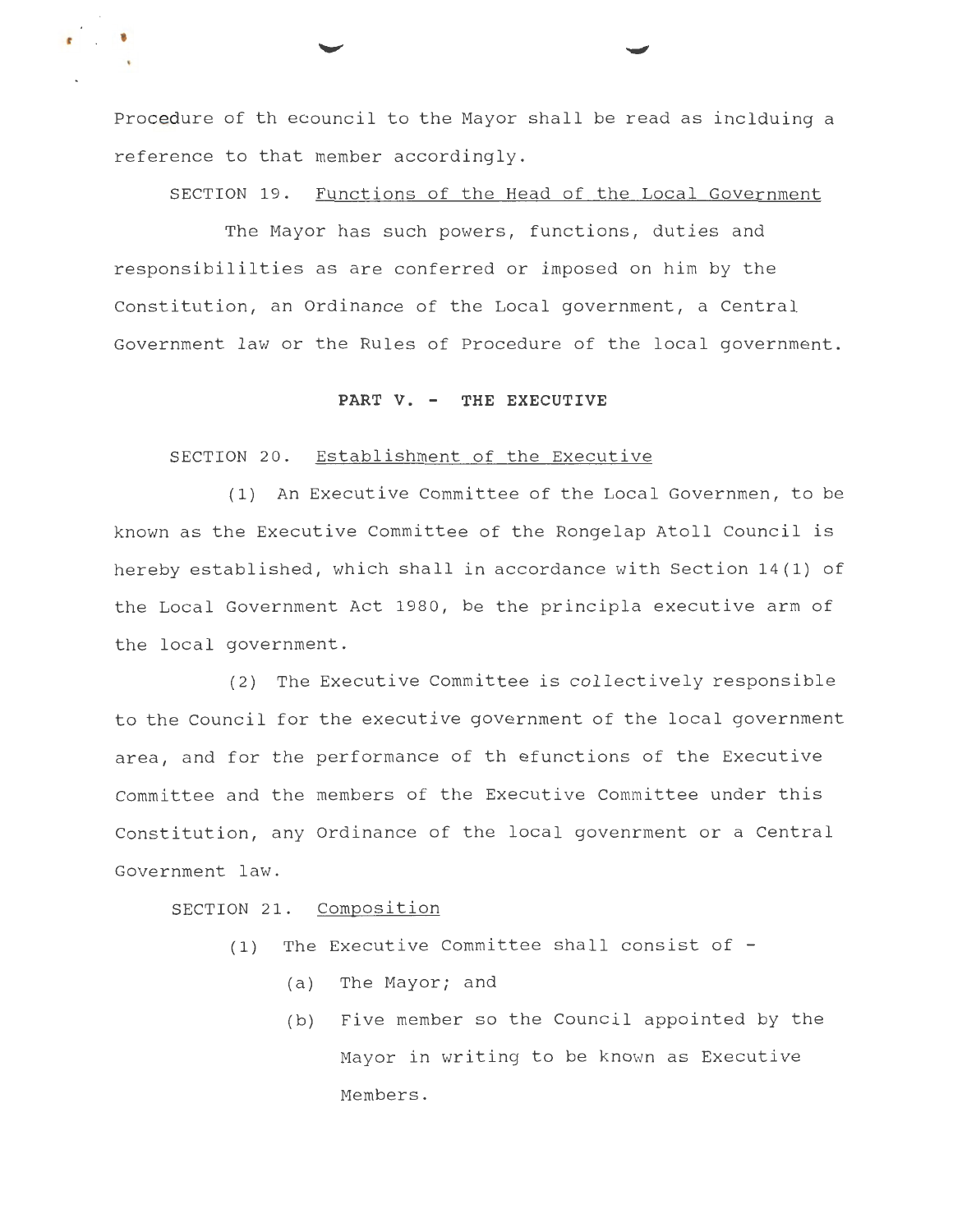(2) The quorum for a meeting of the Executive Commitee is three.

SECTION 22. Vacation of the Office

• •

(1) The office of the Mayor becomes vacant in accordance with Section 17.

(2) The office of an Executive Member becomes vacant if, and only if -

- (a) His seat is the Council becomes vacant under Section; or
- (b) the office o the Mayor becomes vacant under Section 17; or
- (c) he is dismissed from office under Subsection ( 3) ; or
- (d) he resigns his office by notice in writing to the Mayor.

(3) The Mayor may at any time, with our without cause, dismiss an Executive Member from office.

(4) If the office of the Mayor becomes vacant otherwise than by reason of his dismissal under Section 17(1) (e), the Executive Members shall continue to perform their functions (including the function of appointing under Section 18 a member ofthe Executive Committee to perform the functions of the Mayor).

(5) If the office of an Executive Member becomes vacant by reason of the termination of the term of his office as a member of the Council uner Section 8, he may continue to perform the functions of an Executive Member until a new Mayor is elected, but unless he becomes again a member of the council he shall not voteor take part in its deliberations.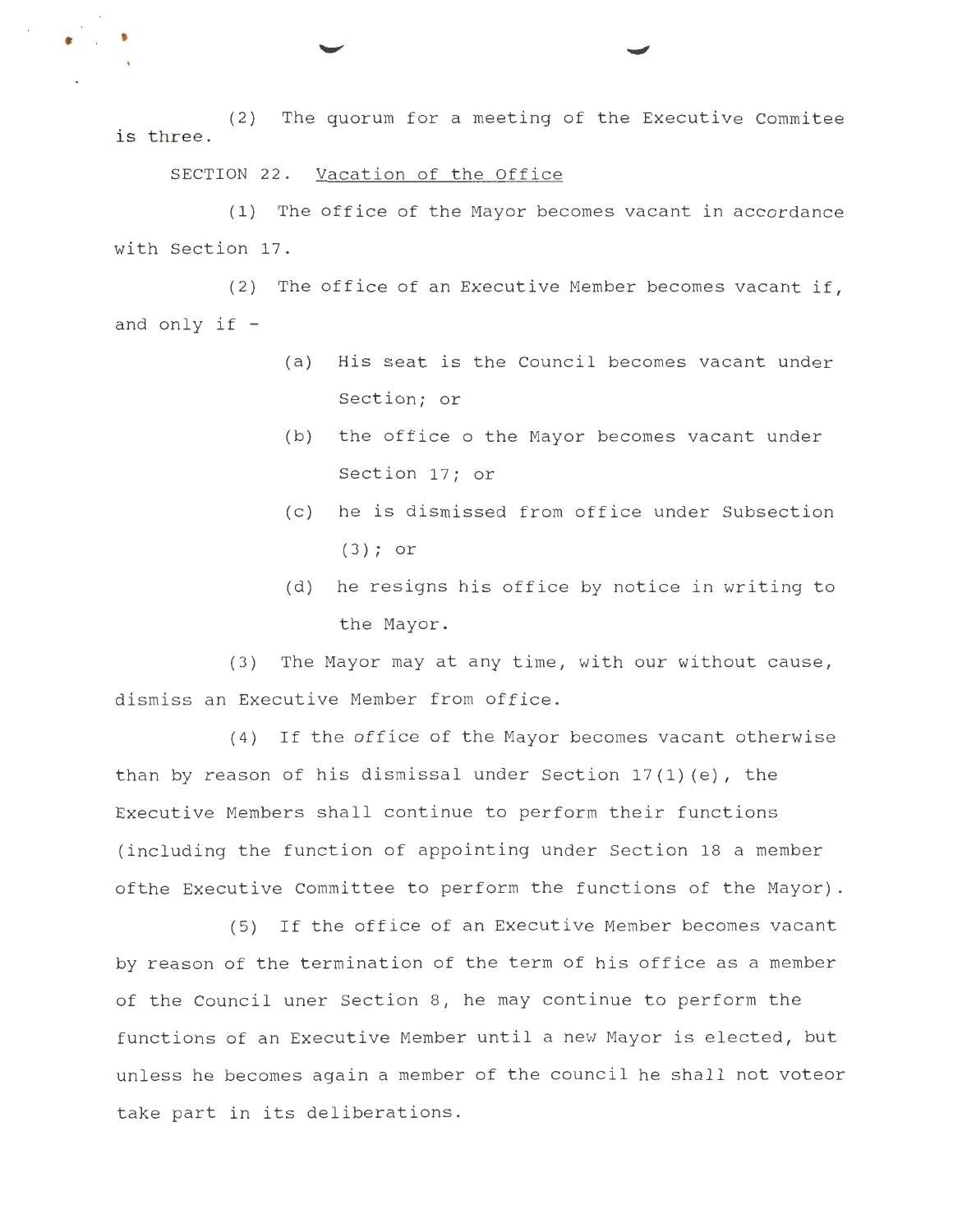SECTION 23. Acting Appointments

• •

In the event of the absence or incapacity of an Executive Member, the Mayor may -

> (a) appoint another Executive Member to perform some or all of his functions; or

(b) appoint a memer of the Council to act as an Executive Member, or both, during the absence or incapacity.

# SECTION 24. Allocation of Responibilities to Executive Members

(1) Subject to this Constitution, any Ordinance of the local government and any Central Government law, the Mayor may from time to time allocate to an Executive Memberresponsibility for matters within the competence of the executive Committee (including responsibility for the administration of Ordinance ofthe local government) .

 $(2)$  The Mayor is responsible for any matter of responsibility for wh ich is not for the time beig allocated under Subsection (1).

(3) Nothing in this section affects the collective responsibility of the Executive Committee under Section 20(2).

SECTION 25. Functions of the Executive Committees

The Executive Committee has such powers functions, duties and respnsibilities as are conferred or imposed on it by the Constitution, an Ordinance of the local government or a Central Government law.

SECTION 26. Advice to the Council, etc. of certain matter

(1) The Mayor shall promptly notify the Council and the Minister of the Government of the Marshall Islands responsible for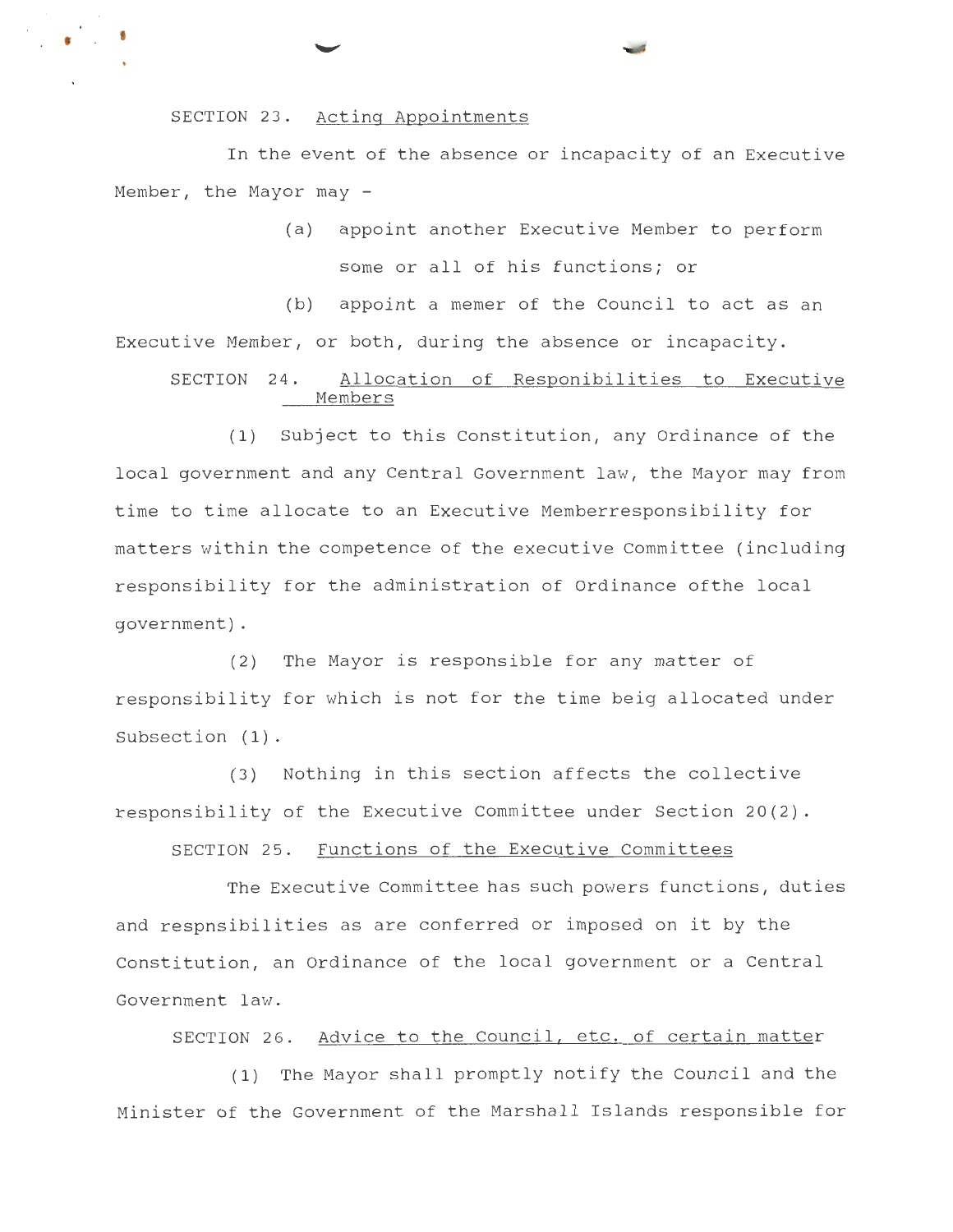local government matters or -

- (a) the appointment, dismissal or resignation of a member of the Executive Committee; or
- (b) the appointment, or the termination of the appointment of member of the Council to act as an Executive Member under Section 23(b); or
- (c) the appointment by him of a member of the executive Committee to perform the functions of the Mayor under Section 18(1); or
- (d) the allocation under Section 24(1) of responsibilities to Executive Members and the appointment, under Section 23(a) of an Executive Member to perform functions of another Executive Member.

(2) The Executive Committee shall promptly notify the Council and the Minister of the Government of the Marshall Islands, responsible for local government matters of the appointment by it of a member of the Exeucitve Committee to perform the functions of the Mayor under Section 18(1).

(3) The Clerk of the local government shall promptly notify the Council and the Minister of the Government of the Marshall Islands responsible for local government matters of the resignation of the Mayor under Section 17(1) (d), or of the dismissal of the Mayor under Section 17(2).

### **PART** VI. - **FINANCE**

SECTION 27. Control of Revenue and Expenditures

**t**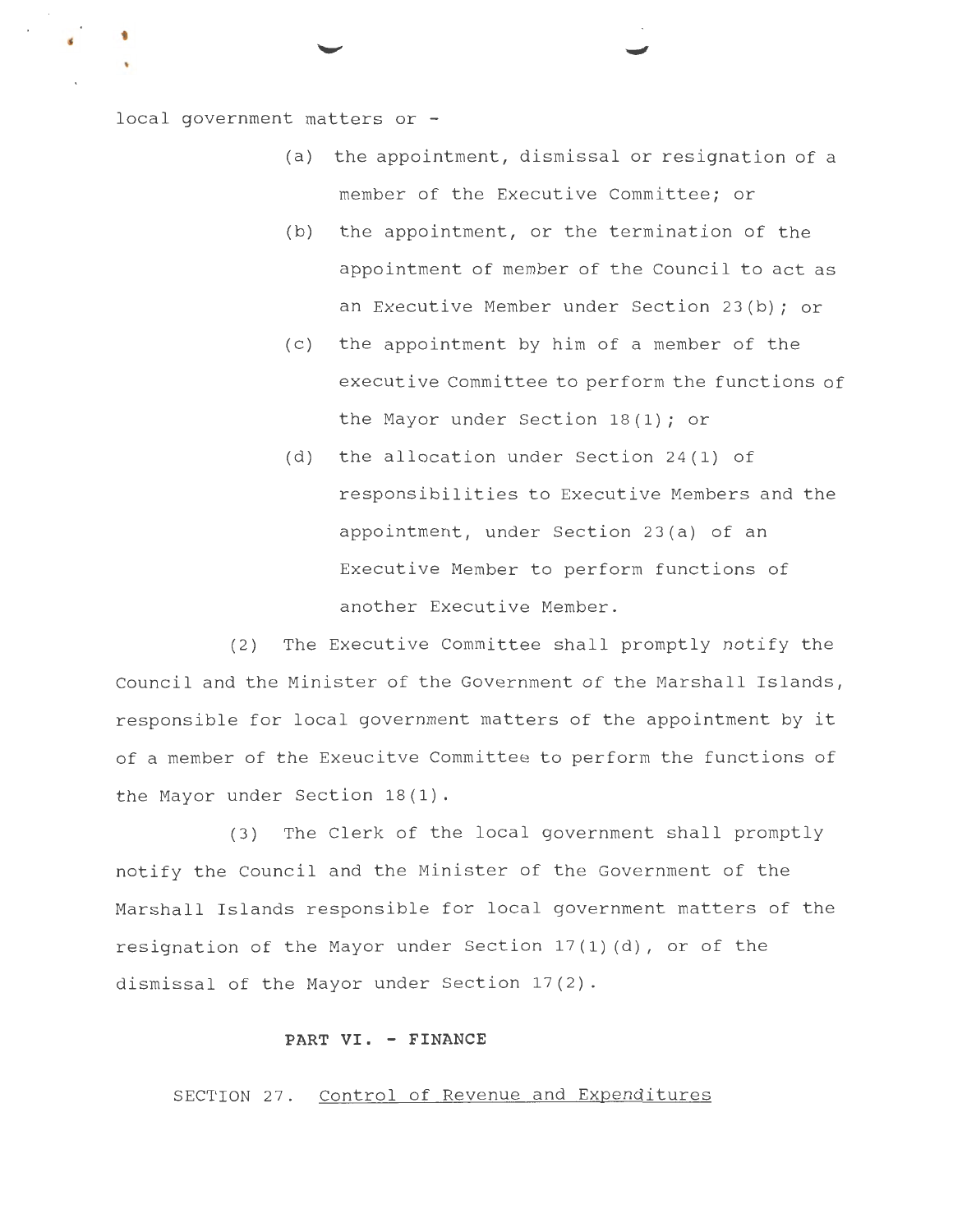(1) No taxes shall be imposed and no other revenue shall be raised, and no money of the local govenrment shall be expended, unless authorized by law.

*<sup>t</sup>*'

(2) Subsection (1) does not apply to the acceptance of grants (other than loans) from the Government of the Marshall Islands, nor expenditure from such grants for the purpose for which and subject ot the conditions on which, they are made .

(3) All money received by the local government shall unless otherwise authorized by Ordinance of the local government or by or under Local Government Financial Memoranda issued under Section 46(2) of the Local Government Act 1980, be paid into a fund or account established in accordance with such an Ordinance or the Financial Memoranda.

# SECTION 28. Financial Responsibility of the Executive Committee

(1) it is the responsibility of the Executve Committee to make proposals to the Council on all matters relating to the budget, and in particular the Executive Committee shall make recommendations to the Council for the raising of taxes and other revenue, and for the expenditure of money of the local government

(2) The Executive Committee is accountable to theCouncil for all expenditure of money of the local government and for relating such expenditure to appropriations made by the Council or to other authority conferred by this Constitution, an Ordinance of the local government or a Central Government law.

(3) Except on the recommendation or with the consent of the Executive Committee, signified by or on behalf o the Mayor, the council shall not make or approve any Ordinance or other proceeding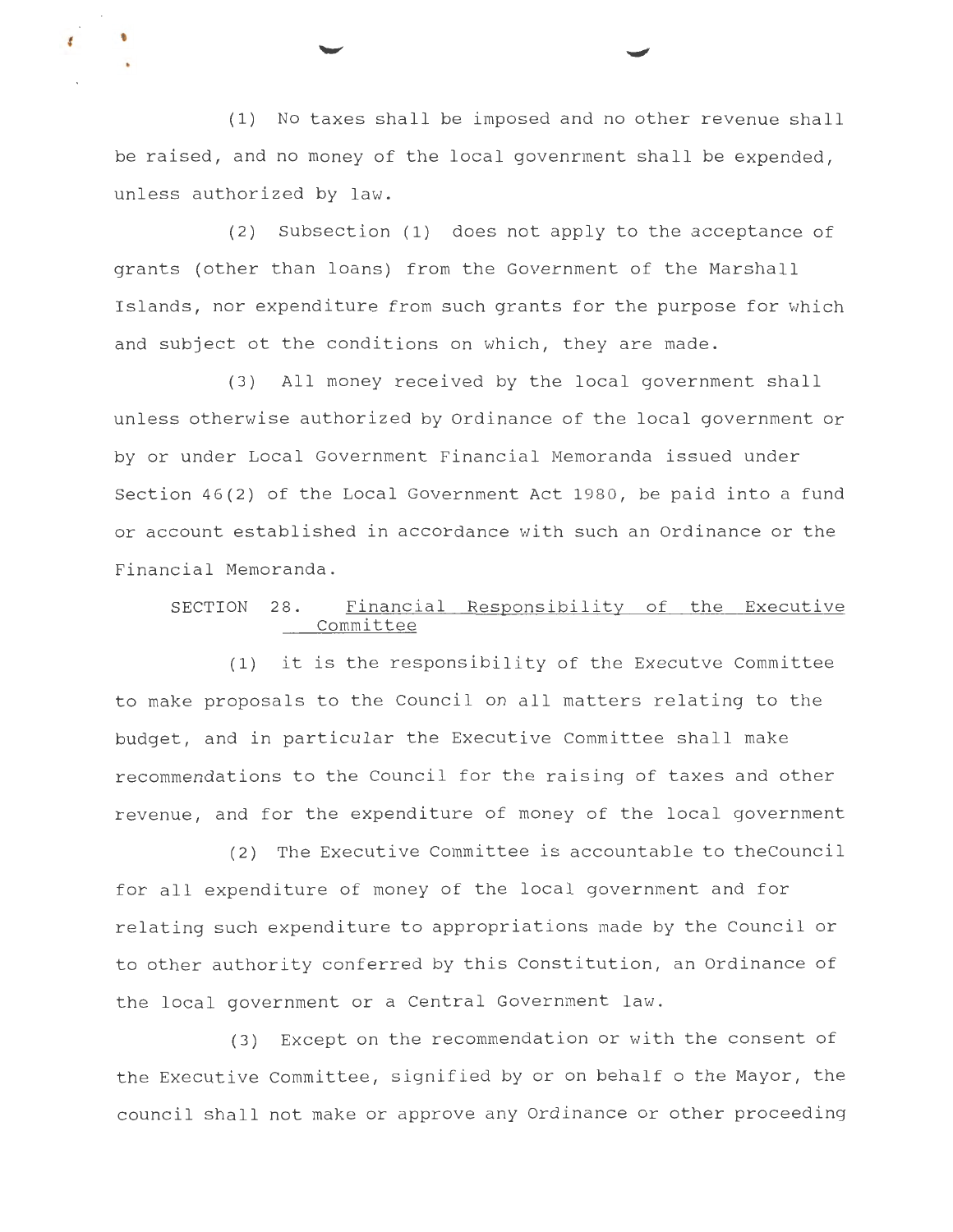introduced by a member other than the Mayor or an Executive Member if the Ordinance or proceeding would, in theopinion of the member the Council presiding -

- (a) dispose of or charge any of the revenues o the local government; or
- (b) revoke or alter (otherwise than by way of reduction) any such disposition or charge; or
- (c) impose, alter or abolish any tax, rate, due, fee or fine.

SECTION 29. Budget and Appropriations.

**9** 

(1) The Executive Committee shall cause to be introduced into the Council in respect of each financial year -

- (a) a set of budget estimates of revenue and expenditure; and
- (b) an Appropriation Ordinance to make appropriations for expenditure, and may introduce additionl supplementary estimates and Supplementary Appropriation ordinances.

(2) Subject to any Local Government Administrative Memoranda issued under Section 46(1) (a) of the Local Government Act 1980 in relation to the format of Ordinances and to any Local Government Financial Memoranda issued under Section 46(2) of that Act, Appropriation Ordinances and Supplementary Appropriation ordinances shall follow the general form of Central Government Appropriations Bills and Supplementary Appropriation Bills under Article VIII, Section 6 and 8 of the consittution of the Marshall Islands.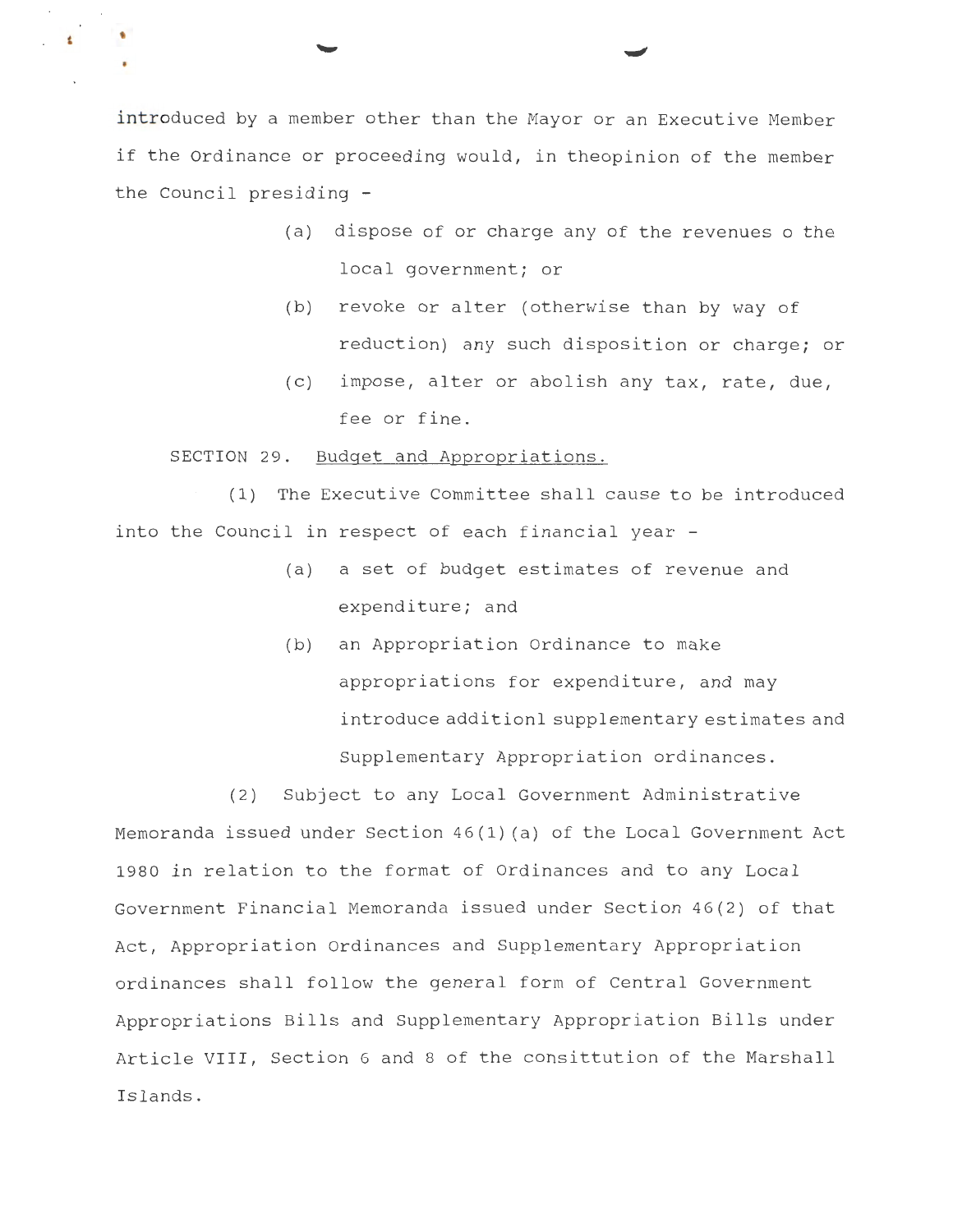(3) Subject to any local Government Financial Memoranda issued under Section 46(2) of the Local Government Act 1980, an Ordinance of the local government may make provision, in accodnance with the principles of Article VIII, Section 7 and 9 of the Constitution of the Marshall Islands, for anticpated and reprogrammed expnediture and a Contingencies Fund.

(4) Nothing in this section prevents appropriations for specific purposes being included in an Ordinance of the local government other than an Appropriation Ordinance or a Supplementary Appropriation Ordinance.

(5) Appropriations lapse at the end of the Financial Year to which they respectively relate, unless, in relations to any particular head of appropriation, an Ordinance of the Local Government provides otherwise .

SECTION 30. Loans

•

The local government shallnot accept loans, grant charges against its future revenue, or incur indebtedness chargeable to future revenue which extends beyond th enext five full financial years, and shall not in any financial yearinur any indebtedness as grant any charge against future resume such that th totoal liablity of the local government for debt services exceeds 15% of the estimated revenue for that year, as provided in Section 50 of the Local Government Act.

SECTION 31. Accounts

(1) The Executive Committee shall cause to be kept full and proper accounts and records o revenue and expenditure of the local government, assets of or under the local government and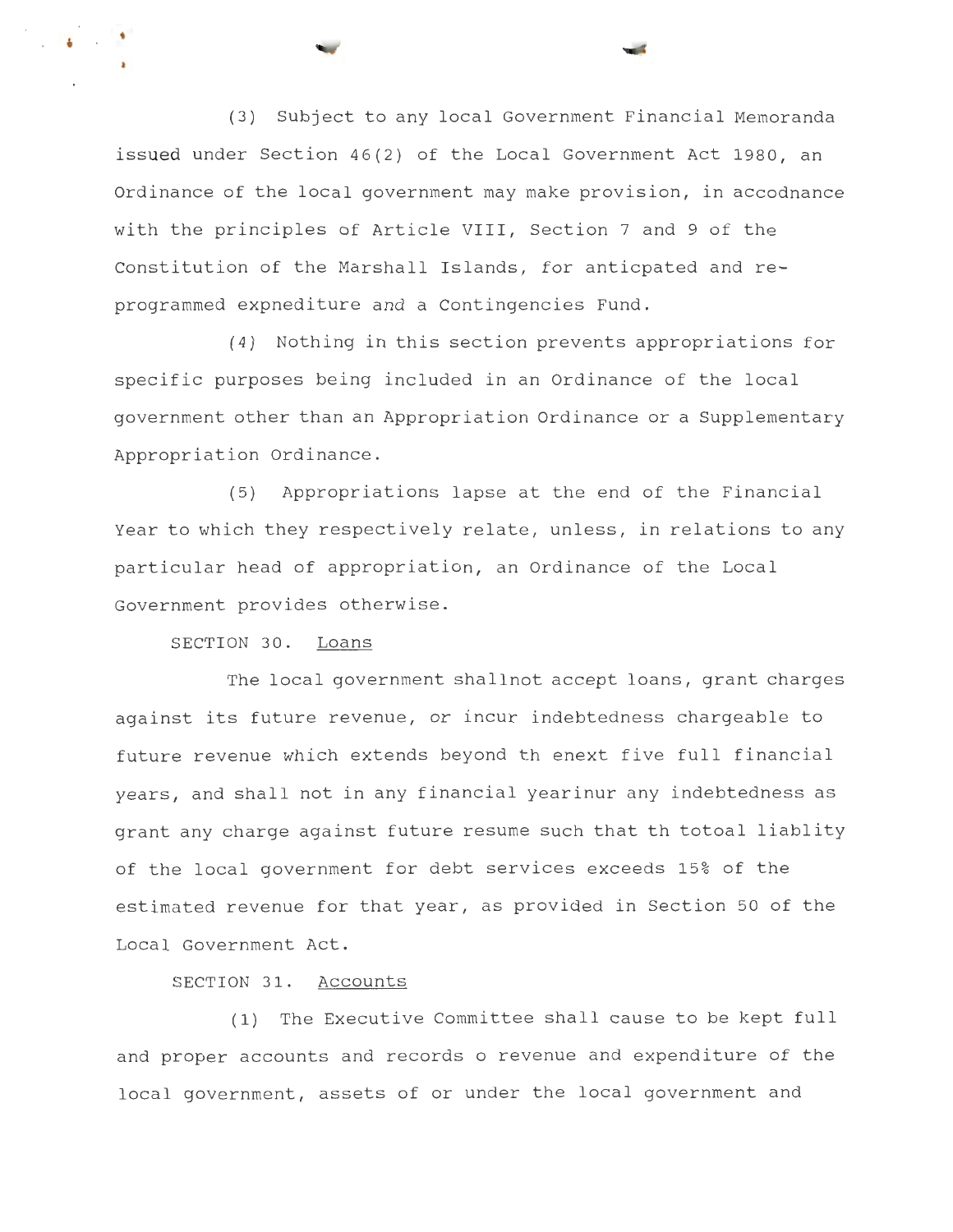liabilities of the local government.

'

- (2) The accounts and records shall comply with
	- (a) Any Local Government Financial Memoranda issued under Section 46(2) of the Local Government Act 1980; and
	- (b) Subject to such memoranda, any directions of the Auditor-General; and
	- (c) Subject to such memoranda and directions, any Ordinance of the Local Government

(3) The Executive Committee shall, as soon as practicable after the end of the financial year, lay before the Council accounts relating to all revenues and expenditures of the local government for that financial year, together with any report of the audit of the accounts under Section 32 .

SECTION 32. Audit

(1) In addition to the audit provided for by Section 40 of the Local Government Act 1980, the Auditor-General or a person authorized by him at any time audit the accounts and records of the local government, and any accouns laid or to be laid befor the Council under Section 31(3).

(2) The Auditor-General or authorized person shall report to the council an dto the Minister of Government of the Marshall Islands responsible for local governmentamtters on the audit and shall, in his report, draw attention to any irregularites in the accounts and records, or in th accounts, as the case may be.

(3) For the purpose of an audit under Subsection  $(1)$ , the Audior General or authorized person has the powers and rights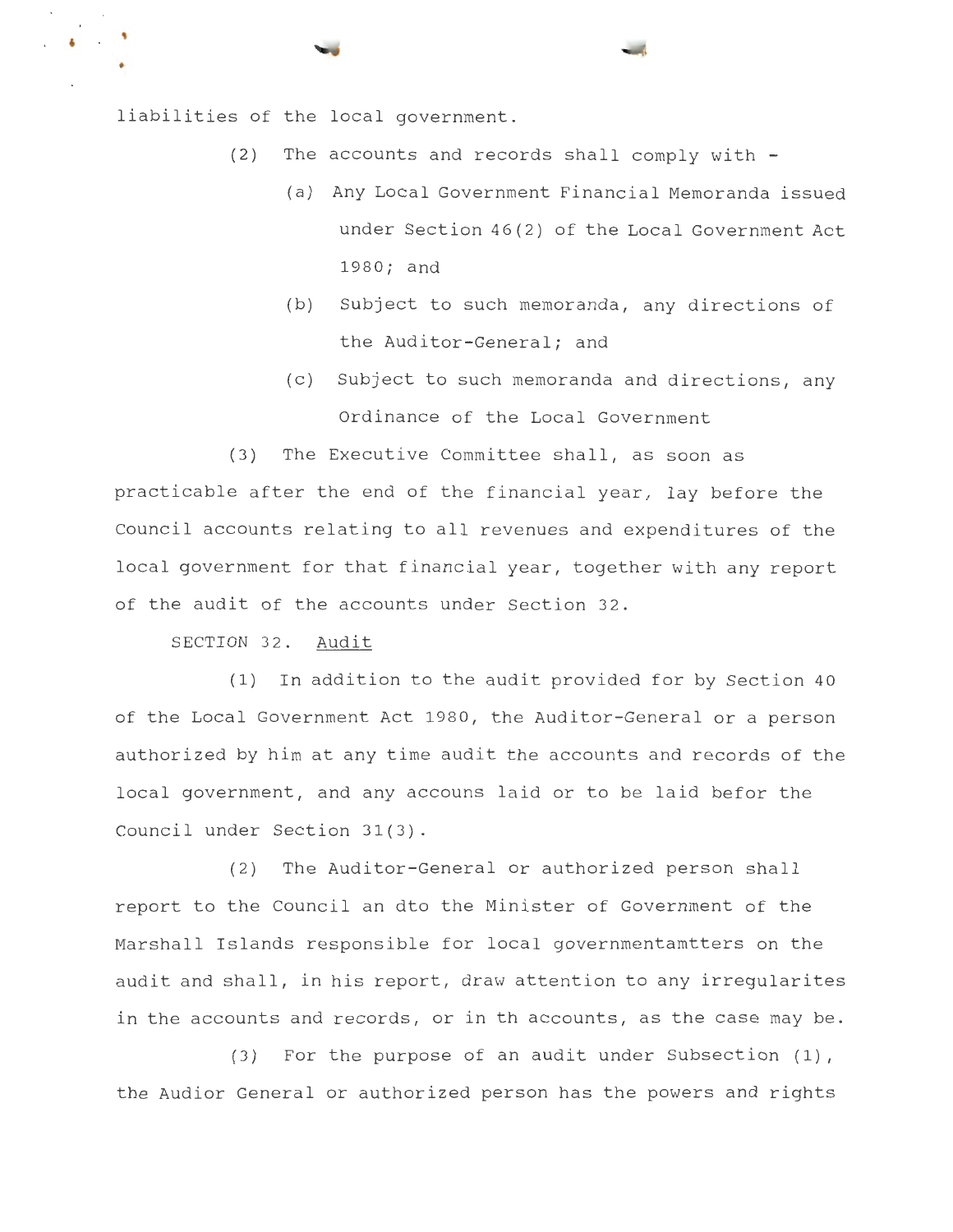referred to in Article VIII, Section 15 of the Constitution of the Marshall Islands.

# SECTION 33. Financial Memoranda

Subject to this Constitution, all persons concerned with the financial administration of the local governmentshall comply with any Local Government Financial Memoranda issued under Section 46(2) of the Local Government Act 1980.

#### **PART VII. - STAFF**

#### SECTION 34. Employment of Staff

(1) The Mayor on behalf for the local may appoint a Clerk of the local government,and such other officers and employees as he considers necessary for the effective operation of the local government.

(2) The local government is th eemployer of the clerk and the other officers and employees.

(3) The terms and conditios of ppointment and employment of the Clerk and the other officers and employees shall be determined by or under an Ordinance of the local government, and in the absence of such an Ordinance are, with the necessary modifications, those of members of the Public Service holding equivalent positions, for which purpose any reference in any Central Government law to -

- (a) the Chief Secretary or a department head shall be read as refernce to the Clerk; or
- (b) the Public Service Commission shall be read as reference to the Executive Committee.

• •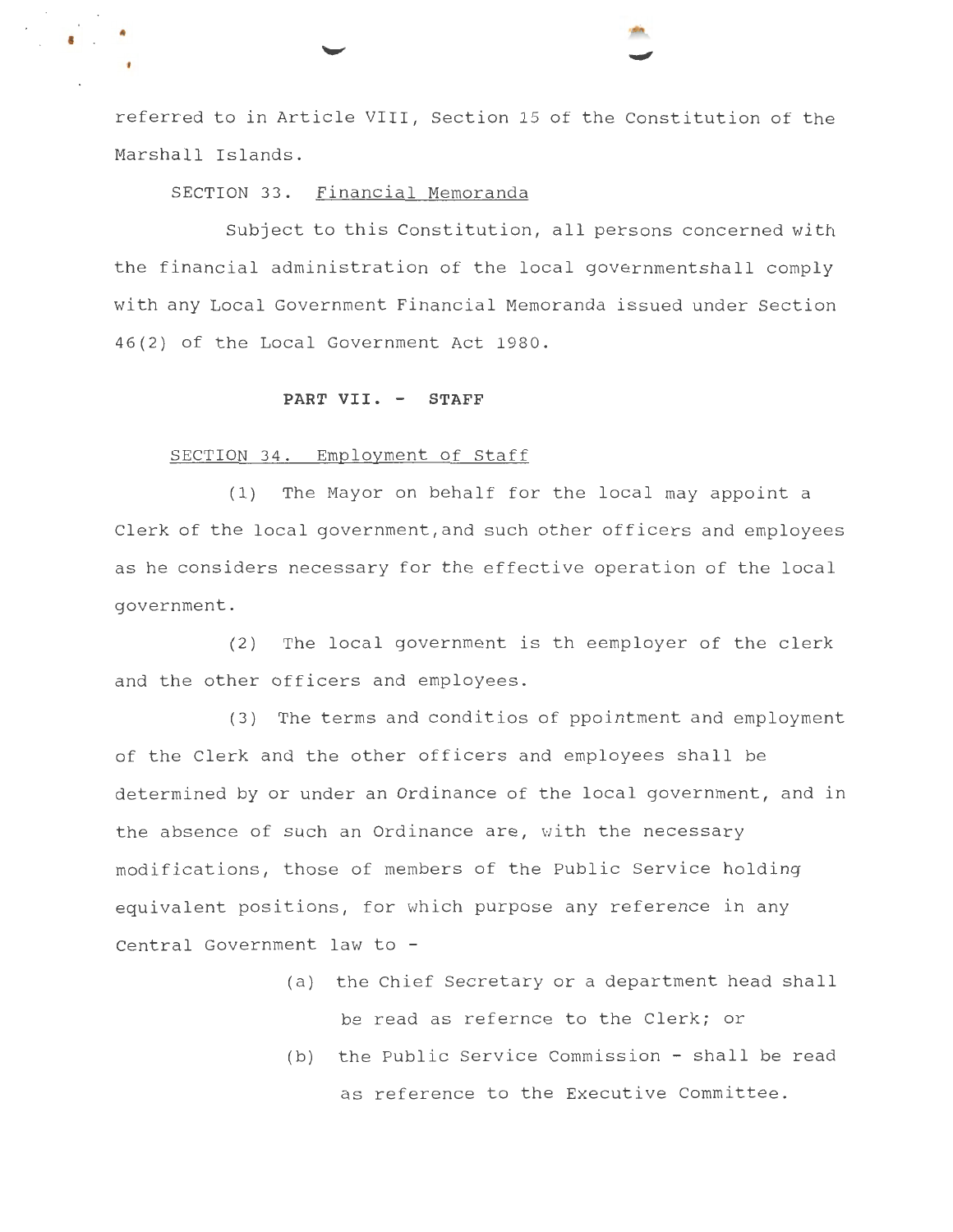#### SECTION 35. Seconded, etc. Public Servants

Subject to any arrangements made under Section 16(3) of the Local Government Act 1980, an to anything to the contrary in any Ordinance of the local government, a member of the Public Service who is seconded to the local govenrment in accordance with that section, or whose services are made available to the local government in accordance with thta section, shall be deemed to be an officer of the local govenrment for the purposes of any Ordinance of the local govenrment other than an Ordinance prescribing terms and conditions of employment by the local government.

### **PART VIII. - AMENDMENT OF THE CONSTITUTION**

#### SECTION 36. Method of Amendment

(1) This Constitution may be amended by Ordinance of the local government approved on two occassions by a two-thrids majority of the total membership of the council, provided that (a) not less than 30 days, or such shorter period as is approved in any

particular case, and for a special reason, by the Minister of the Government ofthe Marshalls responsible for local governmnt matters, has elapsed between the first and second such occasion, and (b) before the second such occasion the Mayor has obtainedfrom that Minister and represted to the councila report by the Attorney General on the validity of the Amendment.

(2) If the Minister of the Government of the Marshall Islands responsible for local government matters recommends to the local government amendments to this Constitution, the Council shall

•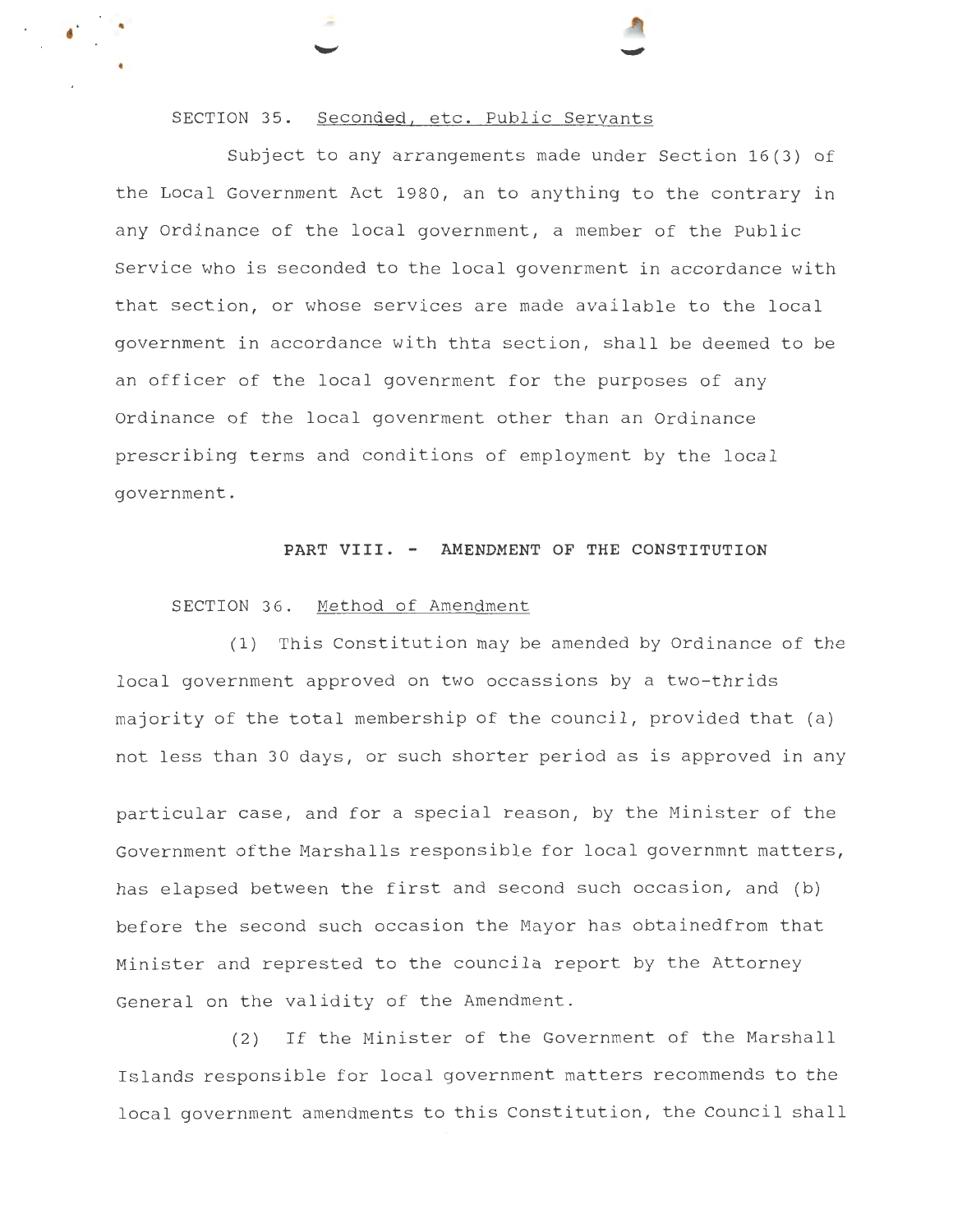consider those amendments but need not adopt them with or without modification.

#### **PART** IX. - **MISCELLANOUS**

•

# SECTION 37. Central Government Recommendations as to Ordinances, etc.

If the Minister of the Government of the Marshall Islands responsible for local government matters recommends to the local government that an Ordinance be made, amended or repealed, the Mayor shall cause the recommendation to be presented to the Council together with the comments o the Executive Commitee on it.

SECTION 38. Adise as to validity of Ordinance, etc.

(1) The Mayor may, and shall if so directed by the Concil, request the Minister of th Goernmentof the Marshall Islnds responsible for local govenrmentmatters for report by the Attorney-General on the validity of a proposed Amendment,or an Ordinnce proprosed Ordinnce of the locla govenrmnt, or of any actionor proprosed action by the local governmnt.

(2) If the Minister furnishes a reportas reqeusetd in accordance with Subsection (1), the Mayor shall present the report to the council.

SECTION 39. Vacancies

The validity of any thing done by the Council or the Executive Commitee or, subject to any ordinance of the local government and to the Rules of Procedure of the council, of a committee the Council is not affected by any vacancy in its membership, provided that the number necessary to form a quorum for a meeting remains.